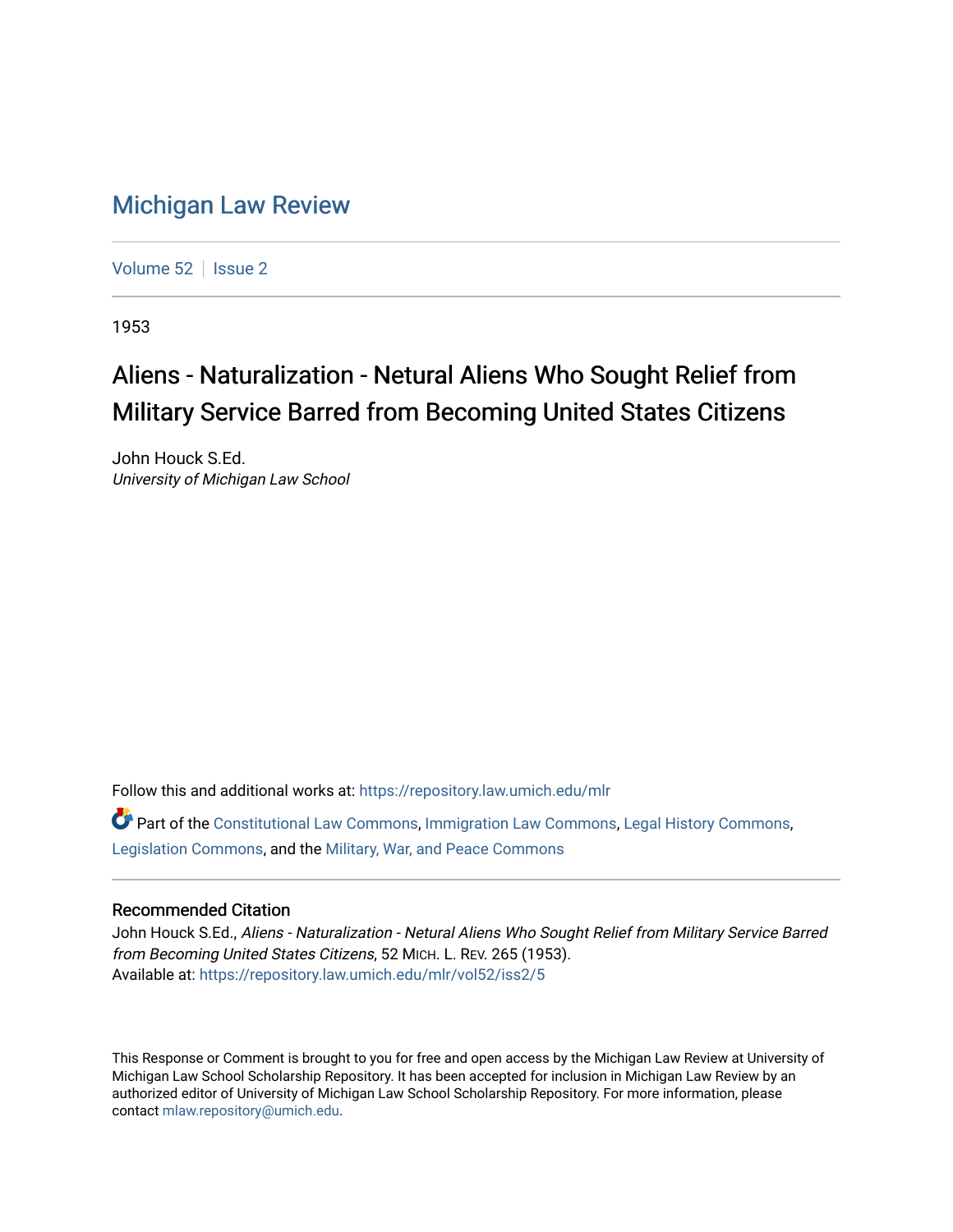#### **COMMENTS**

ALIENS - NATURALIZATION - NEUTRAL ALIENS WHO SOUGHT RELIEF FROM MILITARY SERVICE BARRED FROM BECOMING UNITED STATES CITIZENS-During World War II, an alien who was a citizen or a subject of a neutral country was allowed to escape service in the armed forces of the United States by signing Selective Service Form DSS 301. A release thus obtained carried with it a disability ever to become a citizen of the United States. A substantial number of neutral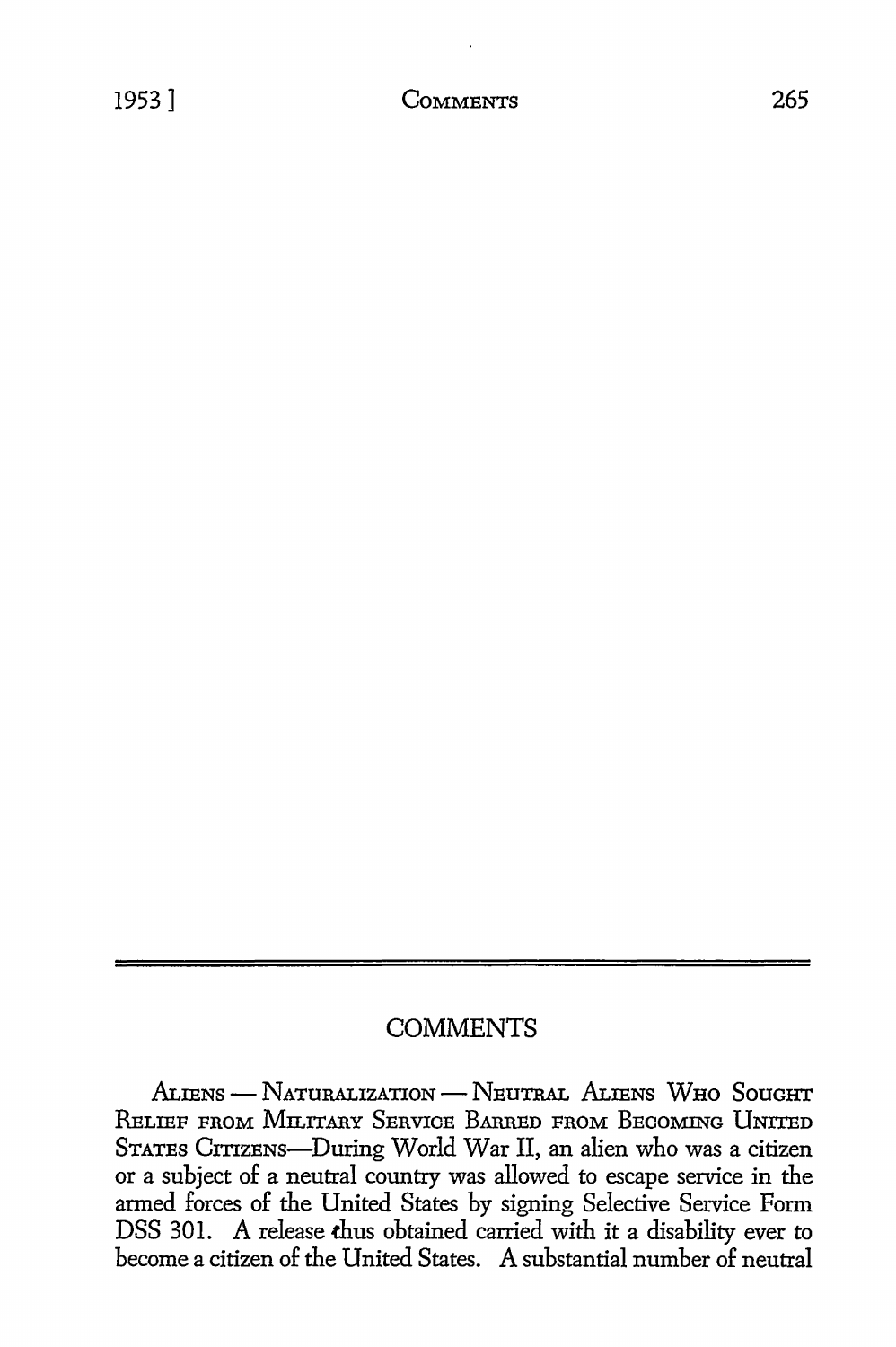aliens availed themselves of this relief from military service.<sup>1</sup> Today, the courts are faced with the problem of whether signing Form 301 shall in every case preyent the alien from becoming a citizen. It is the purpose of this comment to examine the cases that have arisen to date and to determine, against a background of United States policy in submitting aliens to military liability, the validity of the various defenses that have been interposed to the citizenship bar.

# I. *History of Alien Liability to Military Service in the United*

Before the Civil War, aliens were excluded from the armed forces of the United States, and this nation insisted that its citizens be free of military service abroad.<sup>2</sup> This attitude found expression in a letter written by James Madison while he was secretary of state:

"Citizens or subjects of one country residing in another, though bound by their temporary allegiance to many common duties, can never be rightfully forced into military service, particularly external service, nor be restrained from leaving their residence when they please. The law of nations protects them against both.  $\dots$   $\cdot$   $\cdot$ 

In 1862, Secretary of State Seward was able to write with assurance: "I can hardly suppose that there exists, anywhere in the world, the erroneous belief that aliens are liable here to military duty."<sup>4</sup> A short time later, the Civil War Conscription Act<sup>5</sup> became law, and aliens for the first time became liable to serve in the armed forces of the United States. This act distinguished aliens who had declared their intention to become citizens of the United States from nondeclarant aliens, imposing draft liability on the former class only. A short time later, because of protests from abroad, a presidential proclamation allowed declarant aliens to withdraw their declarations and escape service, provided they left the United States within sixty-five days and provided that they had not exercised political rights under

3 4 MooRE, INTERNATIONAL LAW DIGEST 52 (1906).

4 Ibid.

5 12 Stat. L. 731 (1863).

<sup>1</sup> Exact figures are not available, but the Selective Service System estimated that of the 4,000,000 aliens in the United States in 1940, 1,000,000 were liable to service, and of these four or five percent objected to entering the armed forces. See U.S. Government, Selective Service System, Special Monograph No. 16, 1 PROBLEMS OF SELECTIVE SERVICE 99 (1952).

<sup>2</sup>Id. at 100. See also Fitzhugh and Hyde, "The Drafting of Neutral Aliens by the United States," 36 Am. J. INT. L. 369 at 370 (1942).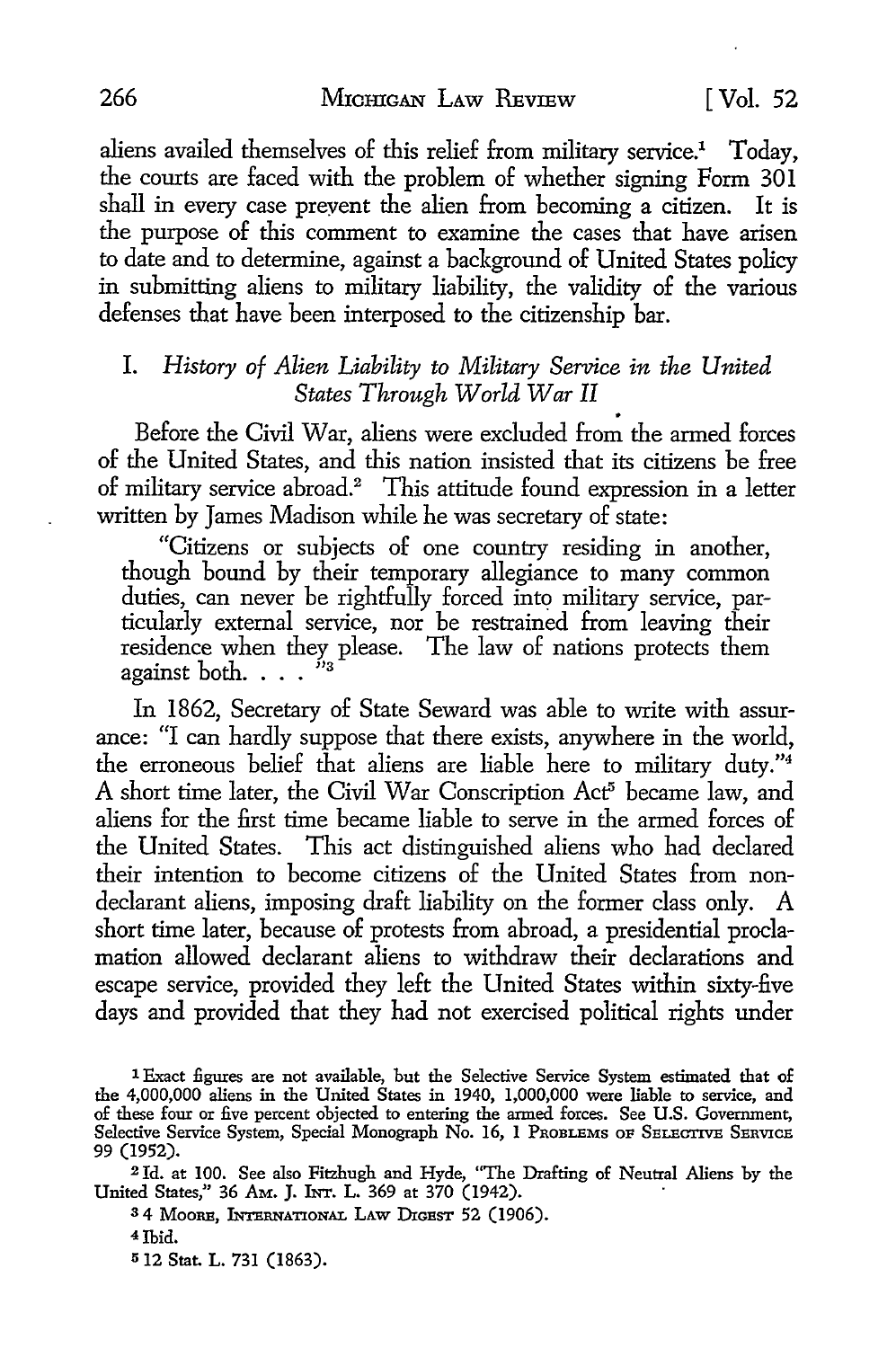any state law.6 The Spanish American War Act7 also included military liability for declarant aliens, but the ranks were entirely filled by volunteers and no problems were raised concerning alien service.

The World War I Act of May 18, 1917,<sup>8</sup> fixed the pattern of requiring service of declarant aliens, and once again an amended act provided an escape:

"Provided, that a citizen or subject of a country neutral in the present war who has declared his intention to become a citizen of the United States shall be relieved from liability to military service upon his making a declaration, in accordance with such regulations as the President may prescribe, withdrawing his intention to become a citizen of the United States, which shall operate and be held to cancel his declaration of intention to become an American citizen and he shall forever be debarred from becoming a citizen of the United States."<sup>9</sup>

Thus, the price of freedom from military service was permanent disability to become a citizen, although there was no longer a requirement that the alien leave the country. Bills which attempted to bar from citizenship nondeclarant aliens who claimed exemption from service on grounds of alienage failed to pass Congress.<sup>10</sup>

The peacetime conscription law of  $1940<sup>11</sup>$  followed the substance of these former acts closely. Registration was required of citizens and "every other male person residing in the United States," excepting diplomatic and consular officials. Only declarant aliens were liable for service. This act was amended by Public Law 360 after the United States entered World War II. Registration of aliens could be further limited by presidential declaration. Among the registrants, every male alien between specified ages residing in the United States was liable for service. Thus, the distinction between declarant and nondeclarant aliens was abandoned. Section 3(a) contained a proviso:

" . . . that any citizen or subject of a neutral country shall be relieved from liability for training and service under this Act if, prior to induction into the land or naval forces, he has made application to be relieved from such liability in the manner prescribed by and in accordance with rules and regulations prescribed

10 Tutun v. United States, (1st Cir. 1926) 12 F. (2d) 763 at 764. Aliens who claim the exemptions from service that are also open to citizens do not disqualify themselves for citizenship. Petition of Kohl, (2d Cir. 1945) 146 F. (2d) 347.

11 54 Stat. L. 885 (1940).

<sup>6</sup>13 Stat. L. 732 (1863).

<sup>7</sup>30 Stat. L. 361 (1898).

s40 Stat. L. 77 (1917).

<sup>9</sup> 40 Stat. L. 885 (1918).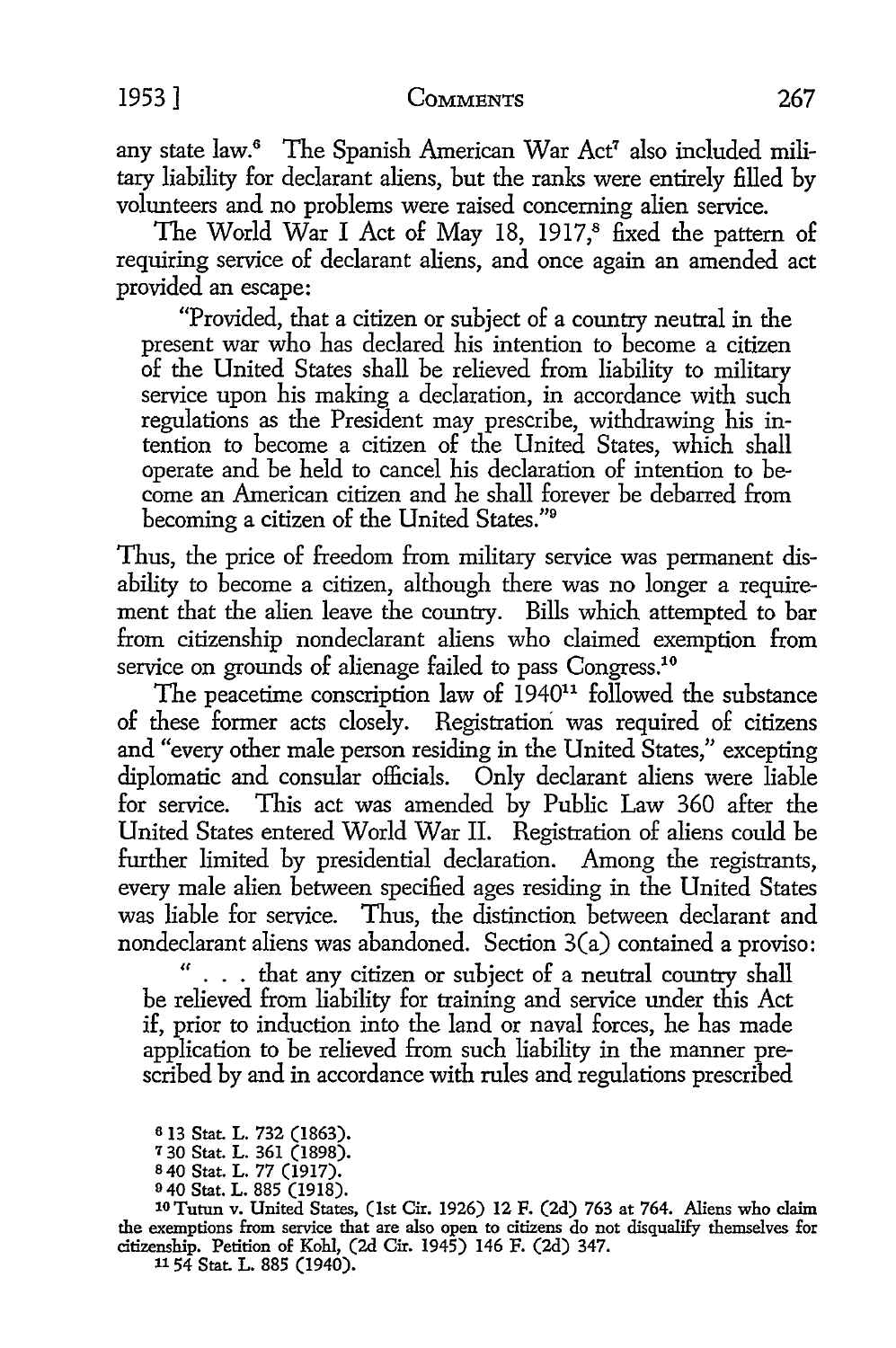by the President, but any person who makes such application shall thereafter be debarred from becoming a citizen of the United States."<sup>12</sup>

The Selective Service System adopted Form DSS 301 as the application under this section.

#### II. Defenses to the Citizenship Bar

While the right of the United States under international law to require military service of aliens has sometimes been questioned,<sup>13</sup> there is no doubt of the right of this country to impose conditions upon aspirants to citizenship, including military service while an alien is a resident.14 Thus, the cases arising from use of Form 301 have not been generally concerned with the legality of the citizenship bar ( with the exception of the cases involving treaty aliens, which will be noted later). Rather, conceding the validity of the provision, the alien typically argues that the special facts of his case avoid its effect as to him. Therefore, the cases will be grouped according to the defenses raised.

A. *Defense That Alien Was Not a Citizen of a "Neutral Country."* Section 3(a) provided relief from military service only for a "citizen or subject of a neutral country."<sup>15</sup> The Director of Selective Service defined a neutral country as one that was neither a cobelligerent nor an enemy.<sup>16</sup> It was the practice of the Director to give the local boards periodically a list of countries deemed neutral.17 In Petition of Ajlouny,<sup>18</sup> the applicant maintained that signing Form 301 could be no bar to citizenship because his country, Palestine, was in fact non-neutral. The court agreed, refusing to be bound by the determination of the Director of Selective Service. Palestine was ruled

12 55 Stat. L. 844 (1941). In 1945, Congress amended 8 U.S.C. (1946) §224(c), defining those ineligible for citizenship, to include anyone barred under §3(a) of the Selective Service Act. 13 The writers disagree whether the United States policy of drafting neutral aliens

raises a problem in international law. For the view that the alien draft contravenes an established principle of the law of nations, see 28 VA. L. REv. 624 (1942). For the contrary view, see Fitzhugh and Hyde, "The Drafting of Neutral Aliens by the United States,'' 36 AM. J. INT. L. 369 (1942). 14 In re Martinez, (D.C. Pa. 1947) 73 F. Supp. 101.

<sup>15</sup> 55 Stat. L. 844 at 845 (1941).<br><sup>16</sup> Selective Service Regulations, §601.2(c). This, and other administrative material dealing with aliens, can be found in U.S. Government, Selective Service System, Special Monograph, 3 PROBLEMS OF SELECTIVE SERVICE (Appendix B) 33 (1952). 17 U.S. Government, Selective Service System, Special Monograph, 3 PROBLEMS OF

SELECTIVE SERVICE (Appendix B) collects all such lists issued during World War II.

1s (D.C. Mich. 1948) 77 F. Supp. 327.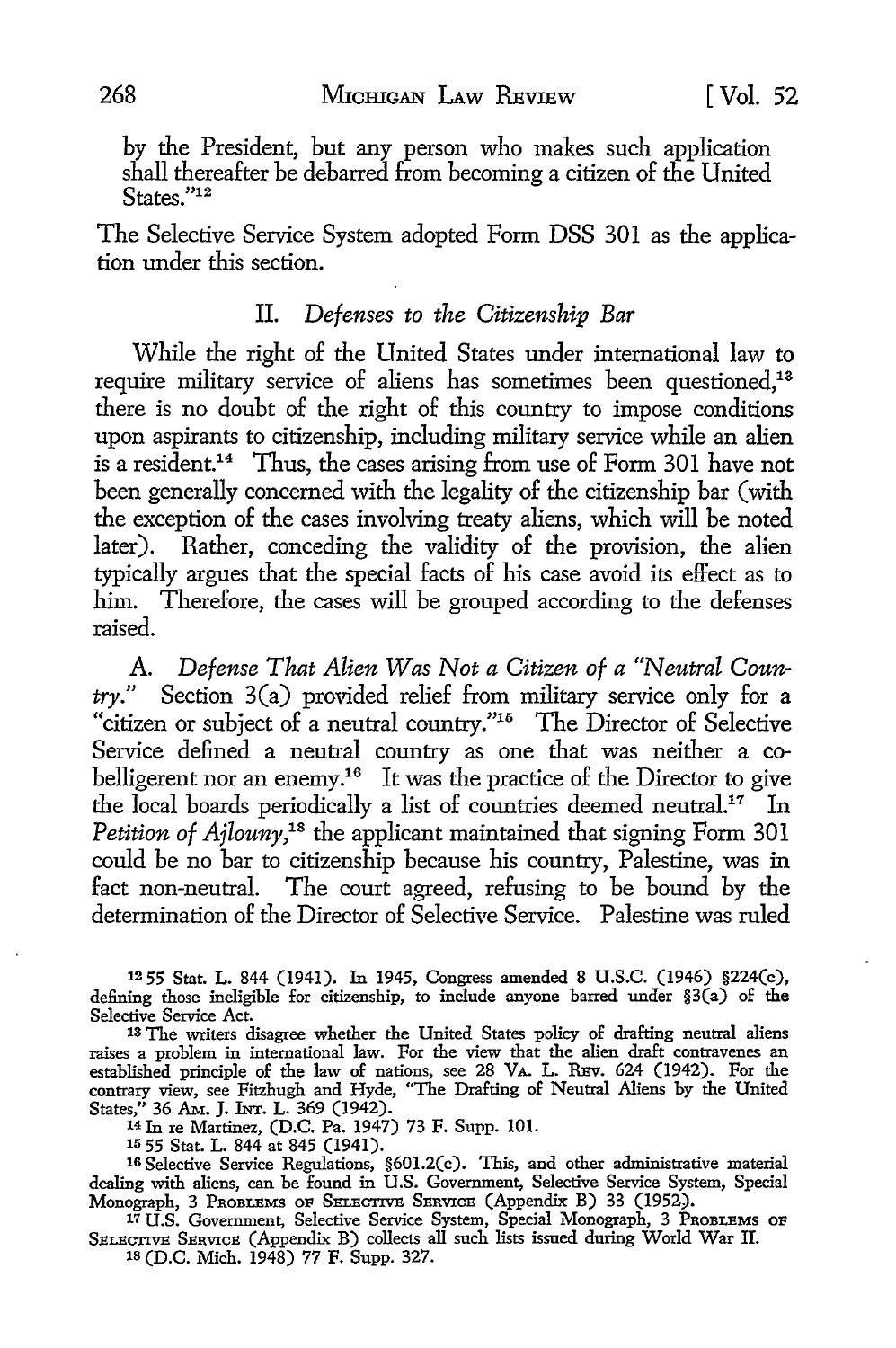by Great Britain under a mandate. Great Britain was at war and Palestine was geared to those efforts. It had been bombed. No significant change had taken place between November 1942, when petitioner signed Form 301, and December 1943, when Palestine was taken off the Director's list of neutral countries. Since Palestine was not neutral, the application for relief from service was a nullity and petitioner was not disqualified from citizenship.19 In *Petition of Dweck,20* the petitioner alleged that Syria was not a neutral country at the time the application was made. This contention emphasized less the non-neutrality idea than the belief that Syria, through invasion and occupation by Britain and France, had ceased to be a state. The court refused to find a parallel with *Ajlouny.* While Palestine was in "pupilage," and thus followed Great Britain, Syria had been set up as an independent republic before petitioner's application in 1943. Having found this status as an independent nation, the court did not concern itself with belligerency-in-fact. Thus, while not condemning either the *Ajlouny* method or result, this court in purporting to use the method failed to ask all the questions. The decision implies that *Ajlouny* permits an investigation into the facts of neutrality only when a state is not free to make an independent determination of status. Syria being independent, the court is bound by her formal declaration of war. If an inquiry into the facts of neutrality is a correct approach, it should be equally correct for independent states as for subject ones. The recent case of *In re Molo21* passes over *Dweck* and condemns the method of *Ajlouny.* While there are doubtless different degrees of neutrality, the court held that the Director's definition will be respected. A clear-cut test was needed by the Selective Service System for efficient operation. Congress was more concerned with getting men into uniform than in closely defining neutrality. Iran, the country in question here, was neutral until its declaration of war, despite treaties with Russia and Great Britain and a termination of diplomatic relations with the Axis before that time, and the presence of Allied troops and materiel.

The *Molo* argument of administrative necessity is compelling. By contrast, the alien's argument is unappealing; having enjoyed deferment as the national of a neutral country, he now seeks to escape the effect of that deferment. If he is successful in convincing the

20 (D.C. N.Y. 1950) 106 F. Supp. 169. 21 (D.C. N.Y. 1952) 107 F. Supp. 137.

<sup>19</sup> This decision closely follows that of the Board of Immigration Appeals in Matter of Mileikowsky, A-4443410 (1947), which also dealt with Palestine. See 5 IMM. & NAT. SERV. Mo. REv. 56 at 58 (1947).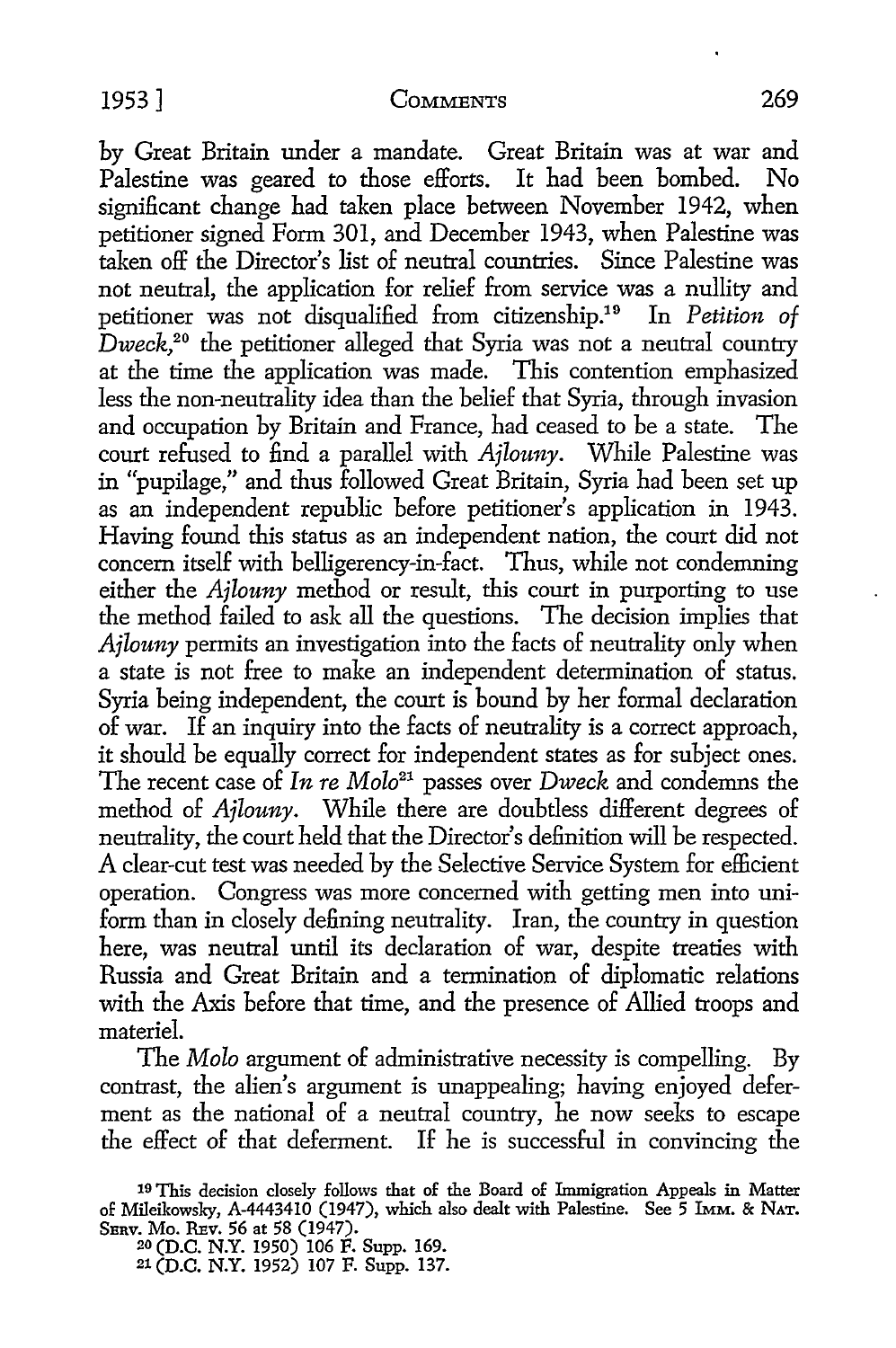court of the non-neutrality of his homeland, he is admitting that he enjoyed, at least for a time, a deferment that he did not deserve.

B. *Defense of Exemption by Treaty.* Prior to the enactment of the Selective Service and Training Act of 1940, the United States had entered into treaties with some twenty countries, exempting their citizens from service in the armed forces of this country. These nations contended that the treaties remained superior to the draft law. and insisted that their nationals be released from military service in the United States without incurring the citizenship bar. Over the objection of Selective Service Headquarters, the State Department agreed to issue a revised Form 301 for use by treaty aliens, which deleted the clause disqualifying the applicant from citizenship. The State Department specified, however, that the final determination of the alien's right to United States citizenship should be left to the naturalization courts.<sup>22</sup>

A considerable amount of litigation has arisen concerning the use of these revised Forms 301, notably by Swiss nationals claiming under the Treaty of 1850.23 In three cases before the various administrative boards of the Immigration and Naturalization Service during 1947 it was held that neither the treaty nor the use of the revised Form 301 served to absolve the alien from the citizenship disqualification. In *Matter of Kutil<sup>24</sup>* the lower reviewing board, the Central Office, held the treaty repealed to the extent that it was inconsistent with the Selective Service Act. To petitioner's claim that he would not have signed Form 301 had he appreciated its effect, the board replied that it was sufficient to deny citizenship that he had put his own interests before those of the United States. The Board of Immigration Appeals affirmed, while not agreeing that the draft law necessarily repealed the treaty provisions. In *Matter of Lowe*,<sup>25</sup> the Board reached the same result, holding itself not bound by the opinion of the Department of State, pointing out that that body had left the final determination of the question to the naturalization courts, and finding the intention of Congress "to penalize all nationals of neutral countries having treaties

24A-4197506, A-4257898, 2, I. & N. Dec. 858 (1947). 2s 5878178, 2, I. & N. 914 (1947).

 $\cdot$ 

<sup>22</sup>U.S. Government, Selective Service System, Special Monograph, 1 PROBLEMS OF SELECTIVE SERVICE 115 (1952). The treaties are discussed in some detail in Fitzhugh and Hyde, "The Drafting of Neutral Aliens by the United States." 36 Am. J. INT. L. 369 (1942). The content and use of the revised Form 301 is described in Moser v. United States, 341 U.S. 41, 71 S.Ct. 553 (1951).

<sup>2311</sup> Stat. L. 587 at 589 (1850): "The citizens of one of the two countries, residing or established in the other, shall be free from personal military service."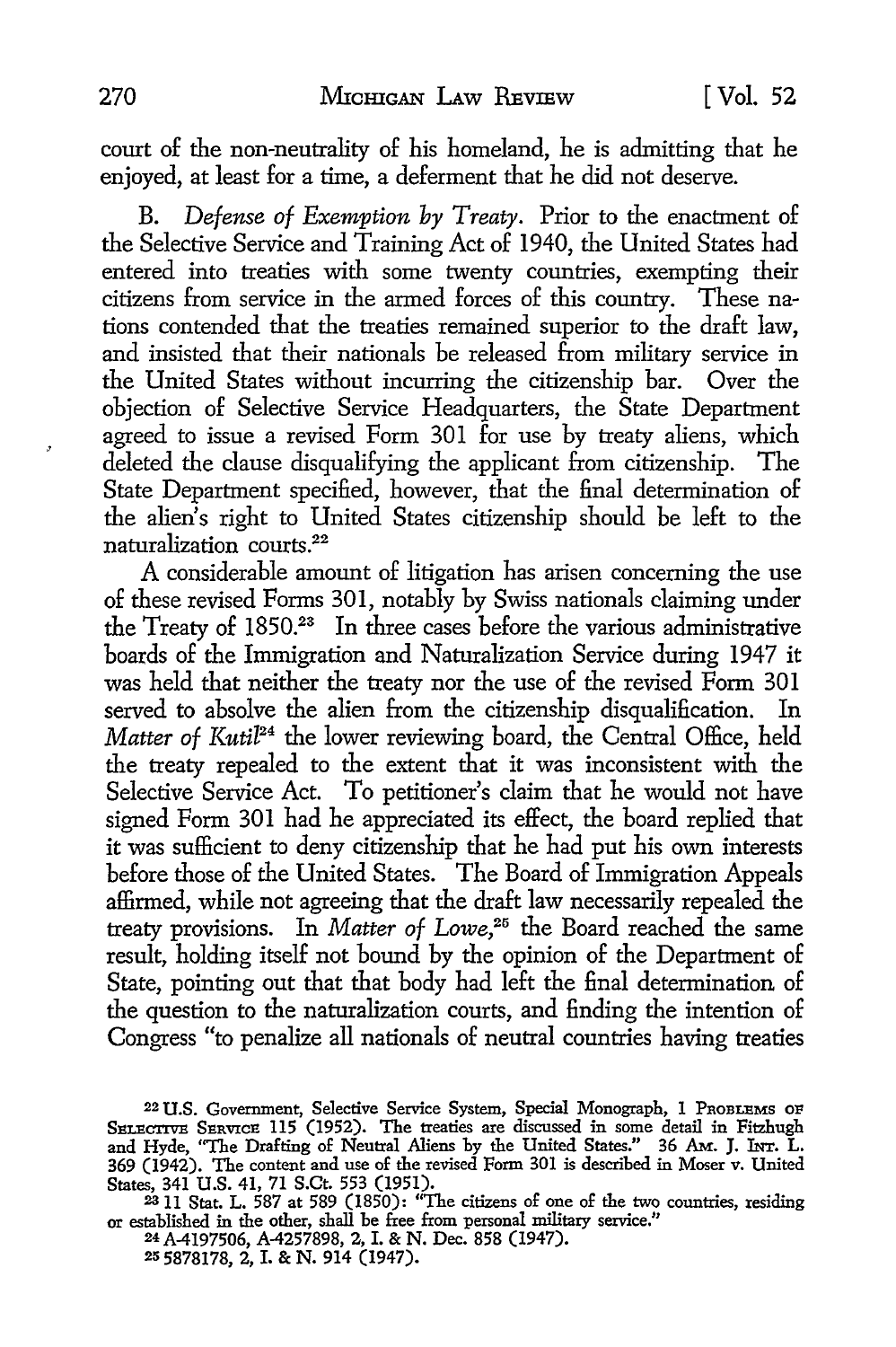#### 1953] COMMENTS 271

with the United States similar to the Swiss treaty who claimed exemption from military service."26 In *Matter of W eissman21* the Central Office again held the inconsistent treaty provisions repealed by the later act of Congress, and that contrary assurances to the petitioner from the State Department and the Swiss Legation were of no avail. The Board of Immigration Appeals affirmed. The Supreme Court in *Moser v. United States*<sup>28</sup> held that the bar to citizenship was not inconsistent with the treaty provisions, since the treaty did not guarantee unconditional exemption from service. However, the Court believed that a petitioner in good faith who had been misled by the State Department's revised DSS 301 should not be held to have waived any right he may have had to apply for United States citizenship. This decision should save from the citizenship bar those treaty aliens who signed the revised form, but apparently an alien from a treaty nation will not be allowed to make a similar plea where he signed the unrevised form, even if the consular officials representing his country advised him that he was protected under the treaty.<sup>29</sup> Thus, the treaty itself has never been made the basis of relief from the effect of Form 301.

C. *Defense of Mistake.* It is clear that the alien will not be permitted to complain that he was mistaken or misled into signing Form 301 unless he furnishes a substantial basis for this claim. The local board is presumed to have discharged its duty in acquainting the alien with the significance of his act in seeking relief from military service.<sup>30</sup> The applicant has a duty to ascertain the effect of this act.<sup>31</sup> If the court finds no fact basis for the claim of misunderstanding, or doubts the good faith of the applicant in making it, the defense fails.<sup>32</sup> As was stated above, the alien cannot rely upon the erroneous opinion of his country's consul that his rights to an unconditional release are guaranteed by treaty, unless this misunderstanding was compounded by the State Department in permitting the use of a revised Form 301 in which the citizenship bar is deleted, as in the *Moser* case.33 Beyond

20 Id. at 915.

- *21* A-5113737, 2, I. & N. 899 (1947).
- 2s 341 U.S. 41, 71 S.Ct. 553 (1951).

<sup>31</sup>In re Martinez, (D.C. Pa. 1947) 73 F. Supp. 101.

32 Petition of Bartenbach, (D.C. Pa. 1949) 82 F. Supp. 649; In re Martinez, (D.C. Pa. 1947) 73 F. Supp. 101; Mannerfrid v. United States, (2d Cir. 1952) 200 F. (2d)

730; Barreiro v. McGrath, (D.C. Cal. 1952) 108 F. Supp. 685.<br>88 Moser v. United States, 341 U.S. 41, 71 S.Ct. 553 (1951).

<sup>29</sup> Mannerfrid v. United States, (2d Cir. 1952) 200 F. (2d) 730; In re Martinez, (D.C. Pa. 1947) 73 F. Supp. 101.

<sup>30</sup> Barreiro v. McGrath, (D.C. Cal. 1952) 108 F. Supp. 685.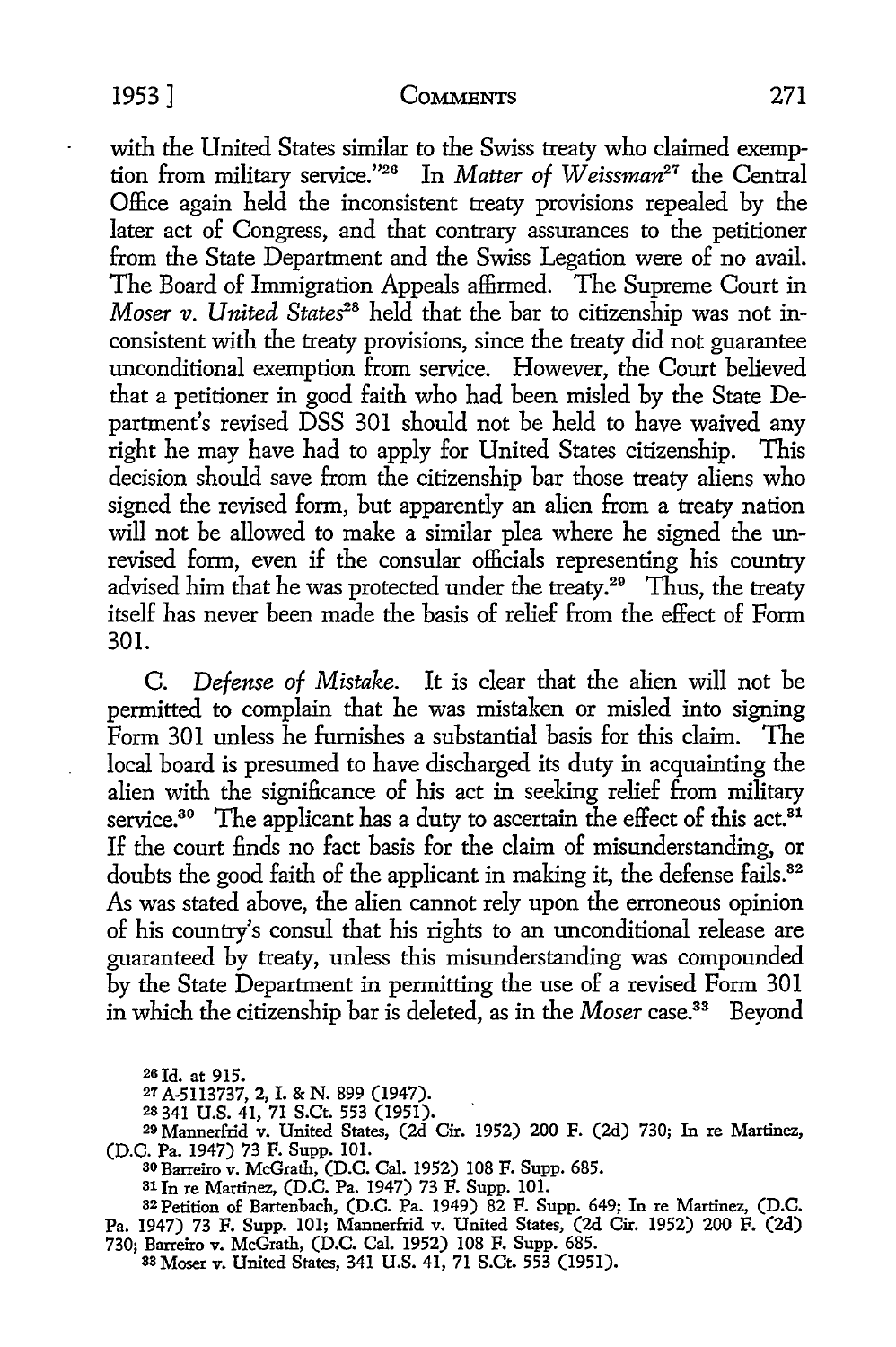*Moser,* the only case in which credence was given the claim of mistake was *Machado v. McGrath.*34 There, the petitioner set out his incomplete mastery of the English language, the fact that he was advised to sign Form 301 by a clerk of his local board, that he signed without the form having been explained to him, and did so in the belief that it would secure him an exemption on the grounds of nonresidence rather than neutral alienage. The court of appeals held that this stated a cause of action on mistake grounds, within the *Moser* rule. A right as important as citizenship should not be waived without there having been an opportunity for intelligent consideration of the alternatives. The Supreme Court denied certiorari.<sup>35</sup> Thus, the essential elements of a mistake defense seem to be the participation of the government or one of its officials in misleading the applicant,<sup>36</sup> coupled with a reasonable belief by the alien, considering his ability to understand the situation, that he does not waive his rights to apply for citizenship.

D. *Defense of Nonresidence.* Section 2 of the original 1940 draft law provided for registration of male citizens and "every male alien residing in the United States."<sup>37</sup> The attorney general was called upon to interpret this section, and defined residence very broadly to include "... every alien ... who lives or has a place of residence or abode in the United States, temporary or otherwise, or for whatever purpose taken or established. . . ."<sup>38</sup> When amendment to the 1940 act permitted the drafting of nondeclarant aliens, the Director of Selective Service, under his delegated power to make exceptions, promulgated Regulation 611.13,<sup>39</sup> stating which nondeclarants would be held nonresidents of the United States. For present purposes, the important exceptions were  $(1)$  those aliens who did not remain in the United States for more than three months, and

34 (D.C. Cir. 1951) 193 F. (2d) 706.

35 342 U.S. 948, 72 S.Ct. 557 (1952). 36 In Mannerfrid v. United States, (2d Cir. 1952) 200 F. (2d) 730, the court characterized the mistake in the Moser case as caused by a third person, the consul. However, it would seem that the Supreme Court held the participation of the 'Department of State in the mistake an essential condition of relief: ''In response to claims of petitioner and others, and in apparent acquiescence, our Department of State had arranged for a revised procedure in claiming exemption. The express waiver of citizenship had been deleted. Petitioner had sought information and guidance from the highest authority to which he could turn. . • • He was led to believe that he would not lose his rights to citizenship." Moser v. United States, 341 U.S. 41 at 46, 71 S.Ct. 553 (1951).

<sup>37</sup>54 Stat. L. 885 (1940).

38 39 Op. Atty. Gen. 504 (1940).

39 U.S. Government, Selective Service System, Special Monograph, 3 PROBLEMS OF SELECTIVE SERVICE 34 (1952).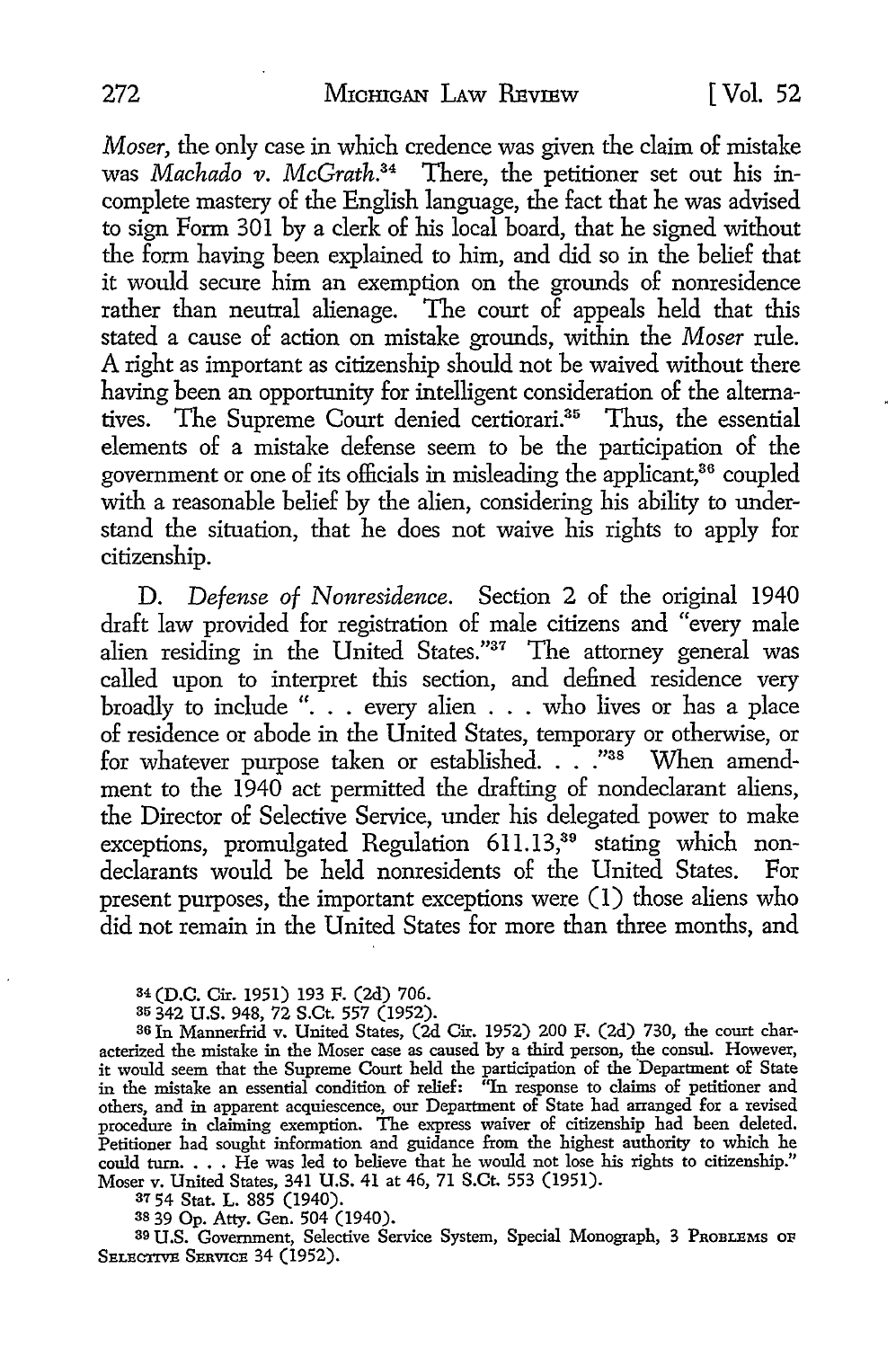#### 1953] COMMENTS 273

(2) those who, upon proper application for determination of status, were determined to be nonresidents. Also, Regulation 611.21<sup>40</sup> re-

quired an alien who wished to be determined a nonresident to do so within three months. Later, this was supplanted by Regulation 611.21-1,41 allowing determination of residence after the three-month period.

A number of aliens who signed Form 301 have argued that this act was a nullity because, being nonresidents, they were not liable for military service. These complaints have chiefly come from aliens who were in the United States on a temporary visa at the outbreak of war, and who were forced to apply for successive extensions because of inability to return home. In *Benzian v. Godwin,42* such an alien was denied the right to have his status as a nonresident determined because he did not apply within three months as was then required. To avoid military service he signed Form 301. When the regulation was changed to permit determination of residence after three months, petitioner applied again and was found to be a resident by his local board and the Director. In an action seeking a declaratory judgment of the alien's status as a nonresident, the court held that Congress had adopted the very broad definition of residence offered by the attorney general when it amended the draft law. Therefore, petitioner could escape service only if he came under one of the exceptions in Regulation 611.13 or if he signed Form 301. Since the Director had determined that the alien's case did not fall within a regulatory exception (a determination which the court was unwilling to find had no basis of fact), the alien was bound by Form 301 and subject to the citizenship bar. The Supreme Court in *McGrath v. Kristensen43* obviously disapproved of a definition of residence for the purposes of the Selective Service Act which included these temporary visitors. In this case the alien had signed Form 301 before May 16, 1942, after which time the regulations would have declared him a resident. Before this date, the Court held, the regulations either declared petitioner a nonresident or were nondeclarative of status. If they were nondeclarative, it was necessary to inquire into the breadth of the term "resident" in the act. The Court thought the act was not intended to include ". . . a sojourn within our borders made necessary by the conditions of the times.  $\ldots$ ."<sup>44</sup> Since the alien was a nonresident, his execution of

40Jd. at 36. 1Id. at 37. (2d Cir. 1948) 168 F. (2d) 952. 340 U.S. 162, 71 S.Ct. 224 (1950). 44 Id. at 176.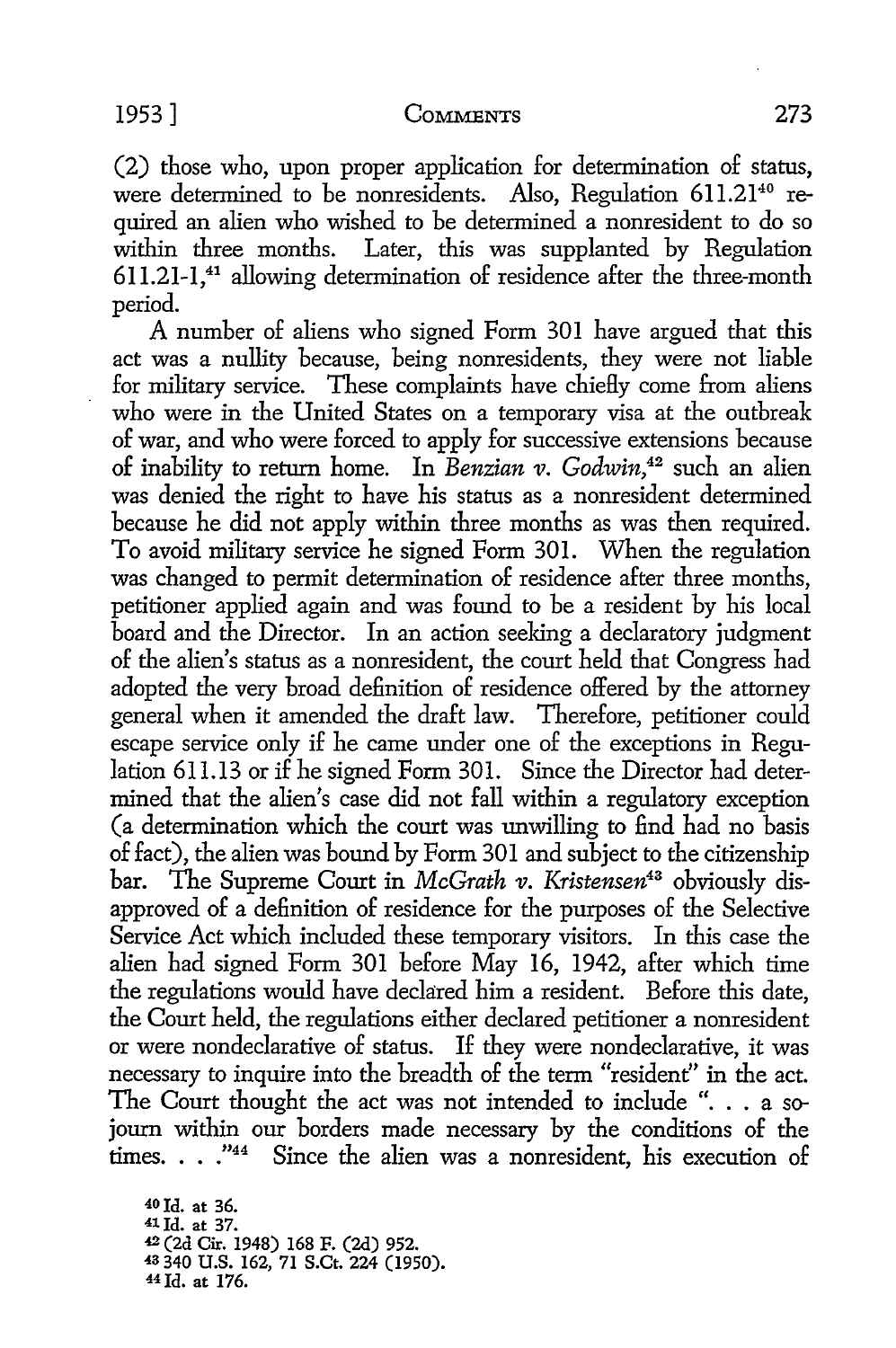Form 301 did not result in disability for citizenship. Justice Jackson, the attorney general who had rendered the opinion which defined residence broadly, delivered a concurring opinion in which he completely renounced the view he had once held. This decision offers protection to aliens whose claim of nonresidence relates to a period not covered by the regulations, but the Court did not pretend to invalidate the more strict rules of residence found within the regulations. That the regulations where applicable will govern the case was made clear in *Mannerfrid v. United* States<sup>45</sup> and the *Machado* case.<sup>46</sup> The former action involved a determination of nonresidence under the regulations, while the latter illustrates the operation of the three-month rule.

Since an application by an alien under the regulations to have his status as a nonresident determined was undoubtedly considered in light of the attorney general's interpretation of the act, a court would be justified in holding that the tests used have been repudiated by *Kristensen.* However, the Second Circuit refused to so hold in the recent *Mannerfrid* decision. While there is understandable reluctance to reopen the Director's decisions on nonresidence, finding that one who remained involuntarily in the United States was resident here seems unduly harsh when the citizenship bar of Form 301 is considered.

E. *Miscellaneous Defenses.* Several of the defenses that have been offered can be dealt with in summary fashion. The fact that a country neutral when the alien signed Form 301 subsequently became belligerent, rendering the alien liable to military service, does not end the citizenship bar.47 However, if the alien thereafter actually served in the armed forces, he may become a citizen despite the presence of Form 301 in his file.<sup>48</sup> Similarly, volunteering for military service after signing Form 301 does not wipe away the citizenship disability unless actual service follows.<sup>49</sup> The fact that the alien ultimately

<sup>45</sup>(2d Cir. 1952) 200 F. (2d) 730.

46 Machado v. McGrath, (D.C. Cir. 1951) 193 F. (2d) 706.

47 Petition of Fatoullah, (D.C. N.Y. 1948) 76 F. Supp. 499; Machado v. McGrath, (D.C. Cir. 1951) 193 F. (2d) 706; In re Molo, (D.C. N.Y. 1952) 107 F. Supp. 137. The Director of Selective Service held the opposite view. See Matter of Josefsson, A-4558054, 2, I. & N. 545 (1947).

<sup>48</sup>Matter of Weissman, A-5113737, 2, I. & N. 899 (1947). This follows the view of the courts under the similar provision of the World War I act. In re Gustavson, (D.C. Cal. 1924) 300 F. 251. See 5 IMM. & NAT. SEav. Mo. REv. 56 at 59 (1947).

49 In re Martinez, (D.C. Pa. 1947) 73 F. Supp. 101. There is some ambiguous language in Barreiro v. McGrath, (D.C. Cal. 1952) 108 F. Supp. 685, which could be read to say that the mere act of volunteering (by signing Form 165), would lift the citizenship bar, but it does not appear likely that the court intended anything less than actual service to suffice.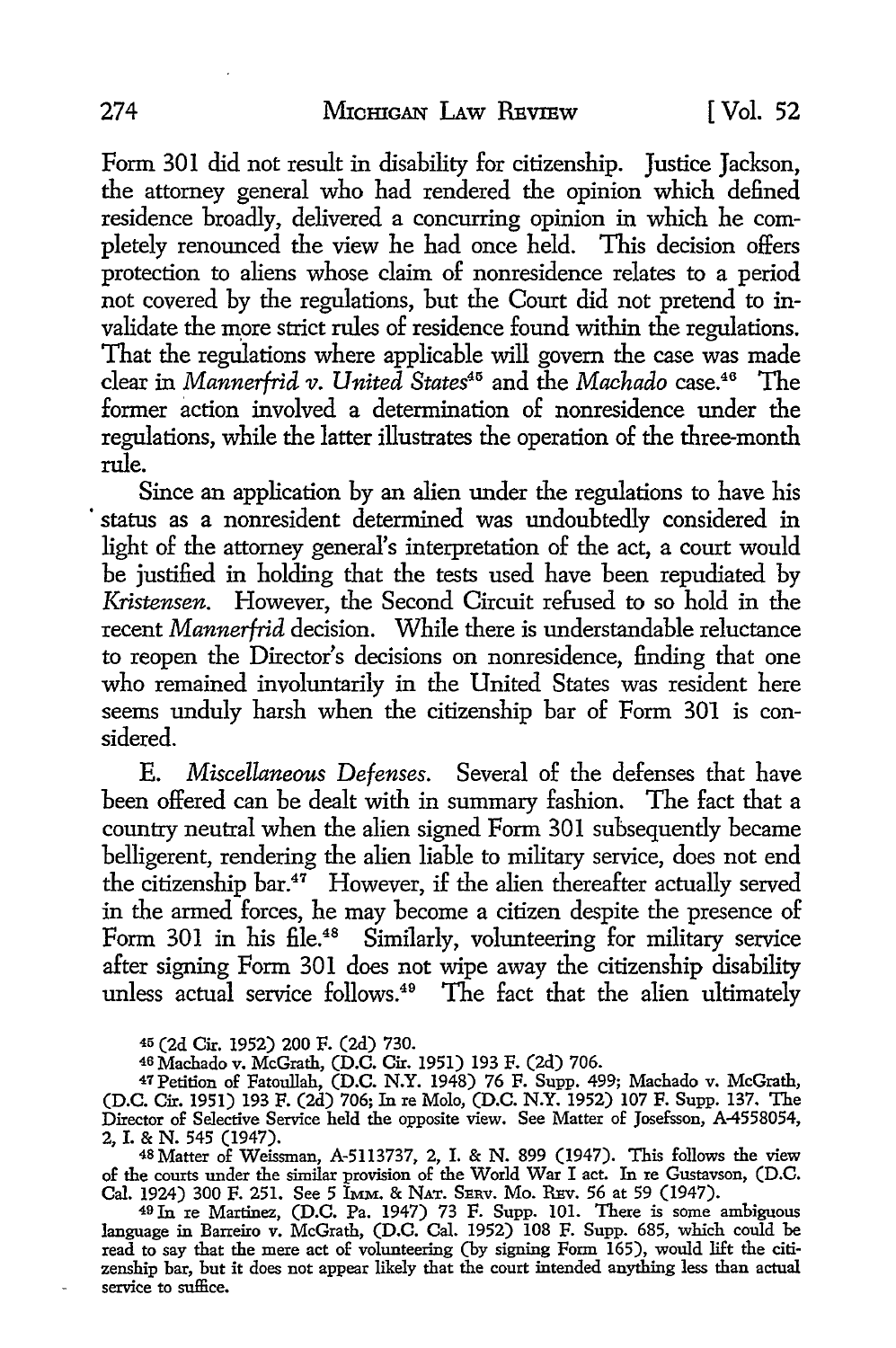#### 1953] COMMENTS 275

proves unacceptable to the armed forces because of age or physical condition will not help him if he claimed exemption as a neutral alien while potentially draft eligible.<sup>50</sup> Finally, it is obvious that the citizenship bar survived the expiration of the Selective Service Act.<sup>51</sup>

#### III. *Conclusions*

The United States is clearly within its rights in imposing a condition of military service upon those aliens who aspire to citizenship. Further, the use of willingness-to-serve as a screening process for would-be citizens expresses a sound policy; aliens who feel that they have an insufficient stake in the United States to join in its defense are free to avoid taking part, but in so doing they set themselves outside that group from which we wish to draw future citizens. Unfortunately, this generally desirable rule may work undue hardship in particular cases. It is doubtless true that individual rights were secondary to the necessities of the war effort, but at war's end a reconsideration of hastily made decisions was in order. Ordinarily, one would propose legislative relief for hardship cases, but with the termination of the alien draft in its World War II form, the legislative branch is likely to regard the problem as closed.<sup>52</sup> As a result, aliens with appealing cases find themselves cut off from legislative relief-a group whose status is determined by the actions of a critical period. As such, the relief which they may get seems almost wholly confined to the courts, which can mitigate only to a limited extent the effect of statutes and regulations. However, the best defenses available to an alien put him outside the operation of Form 301, because he was never subject to its terms or because he was misled, and in these areas the courts may act. Finally, let it be noted that the courts exhibit marked individual differences on the question of the seriousness of attempting to escape military duty. A court that believes in serving without objection when

<sup>50</sup>Petition of Perez, (D.C. N.Y. 1948) 81 F. Supp. 591. Ironically, most of the Form 301 cases involve aliens who were physically disqualified for service and thus could have escaped the draft without incurring the citizenship bar. Their healthier brothers entered the service when their countries subsequently became belligerent, as most did, and thus purged themselves of the Form 301 disability.

<sup>51</sup> Mannerfrid v. United States, (2d Cir. 1952) 200 F. (2d) 730; Benzian v. Godwin, (2d Cir. 1948) 168 F. (2d) 952; Machado v. McGrath, (D.C. Cir. 1951) 193 F. (2d) 706.

<sup>52</sup> A private bill seeking to avoid the effect of Form 301 in a single case was vetoed. See 5 IMM. & NAT. SERV. Mo. REv. 31 (1947). The present draft law, the Universal Military Training and Service Act, 62 Stat. L. 604 (1948), 50 U.S.C. App. (Supp. V, 1952) §454, specifies military liability for every male alien admitted to permanent residence. Other aliens are liable if they reside in the United States for more than one year, but such aliens can ask to be relieved from service on penalty of being debarred from becoming citizens.